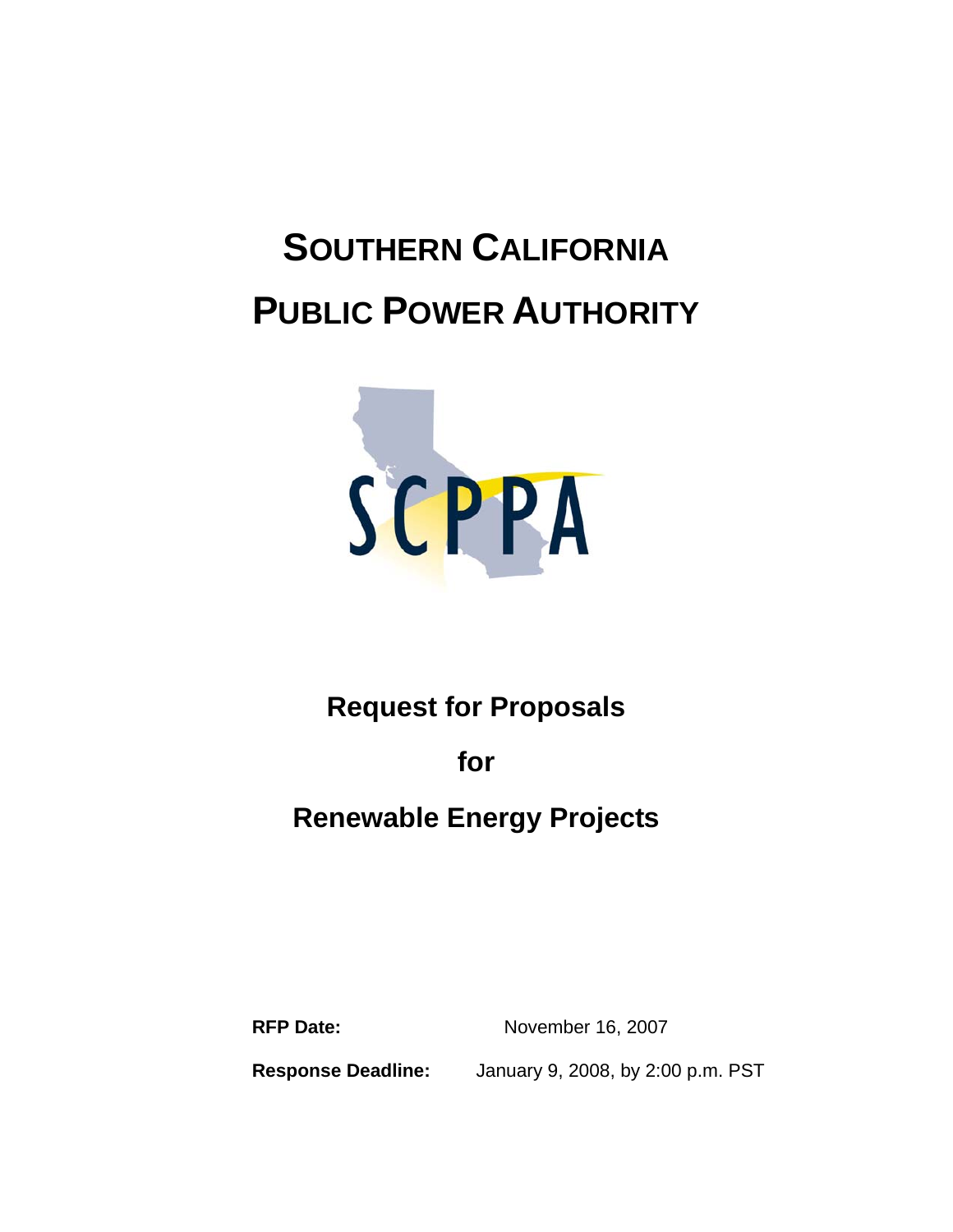## **SOUTHERN CALIFORNIA PUBLIC POWER AUTHORITY**

### **Request for Proposals for Renewable Energy Projects**

The Southern California Public Power Authority (SCPPA) is hereby soliciting competitive proposals for up to 315 megawatts (MW) of renewable energy, through (i) facility ownership or (ii) power purchase agreement with an early buyout option, in one or more renewable energy facilities.

#### **Introduction**

SCPPA, a joint powers authority and a public entity organized under the laws of the State of California, was created pursuant to the Government Code of California and a Joint Powers Agreement for the purpose of planning, financing, developing, acquiring, constructing, operating and maintaining projects for the generation or transmission of electric energy.

Membership consists of eleven cities and one irrigation district which supply electric energy to Southern California, including the municipal utilities of the cities of Anaheim, Azusa, Banning, Burbank, Cerritos, Colton, Glendale, Los Angeles, Pasadena, Riverside, and Vernon, and the Imperial Irrigation District.

SCPPA is governed by its Board of Directors, which consists of representatives from each of its members. The management of SCPPA is under the direction of an Executive Director, who is appointed by the Board. SCPPA currently holds capacity entitlements in the following projects and 100% of the output is sold and controlled by its member utilities:

#### **SCPPA Projects**

- Palo Verde Power Project
- Hoover Uprating Power Project
- San Juan (Unit 3) Power Project
- Magnolia Power Project
- Southern Transmission System
- Mead-Adelanto Transmission Project
- Mead-Phoenix Transmission Project
- Pinedale Natural Gas Reserves Project
- Gould Geothermal Project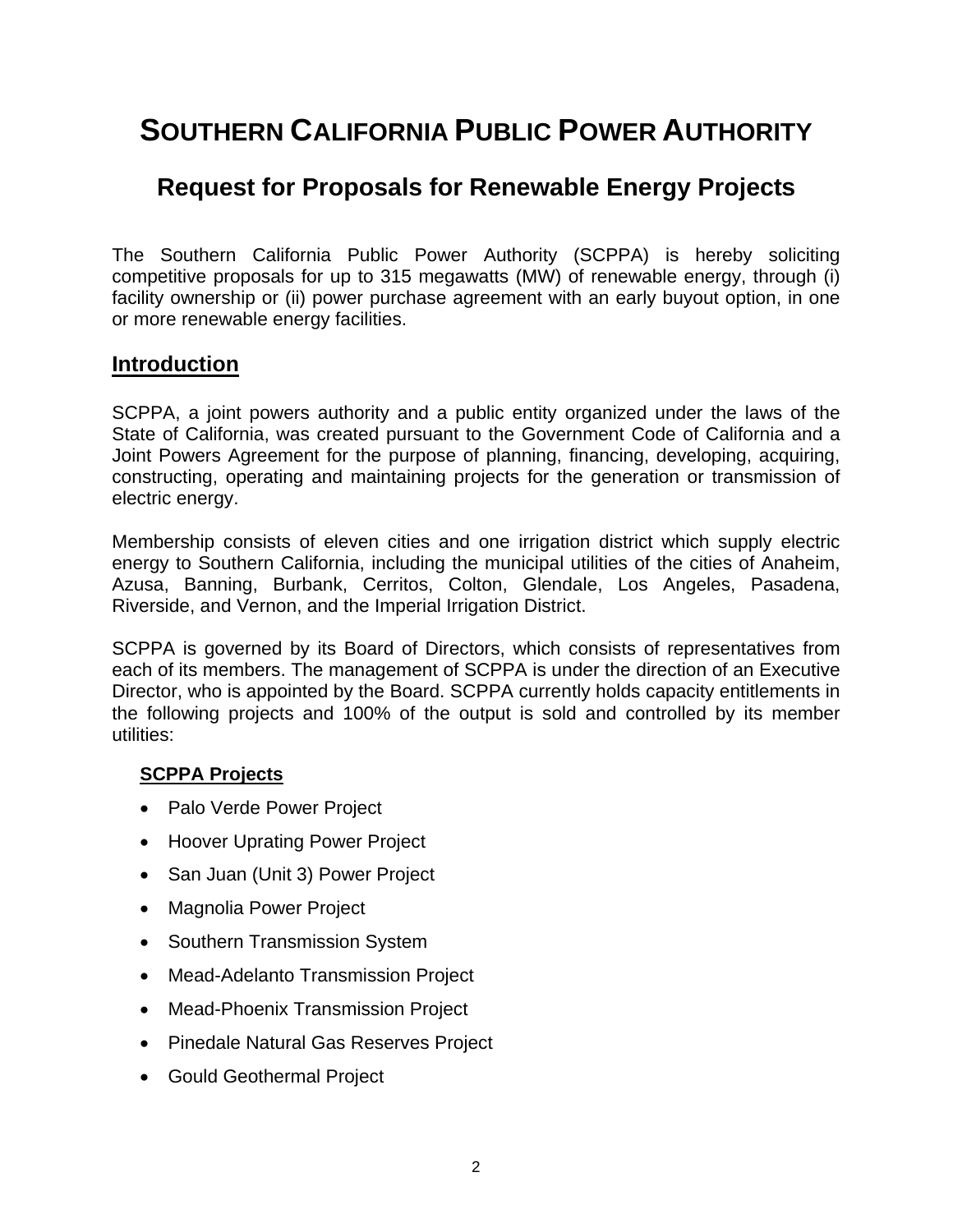#### **Equity Participation**

SCPPA is well positioned to facilitate the joint ownership of a renewable power project for the benefit of its members. Similar to the above projects, SCPPA would hold an undivided equity interest in all or part of the facility, issue tax-exempt debt financing to pay for the capital buy-in, and sell 100% of the output to the interested members at cost. SCPPA's low cost of capital provides a benefit to its members under the equity/ownership scenario; therefore this is the preferred scenario for this RFP. However, SCPPA will also consider power purchase agreements (straight or prepay), which include an option to purchase the project during the term of the agreement.

#### **Proposed Submission Requirements**

Respondents shall propose to opportunities for SCPPA to purchase renewable energy under long-term contract or through equity participation in one or more renewable energy facilities. The proposals shall address the following terms and conditions:

- **1. Contract Quantity:** up to 315 MW total capacity; however, SCPPA will consider multiple small projects from various vendors to serve its needs.
- **2. Energy Availability:** A detailed description of the energy availability shall be provided (i.e., daily load shape and monthly capacity factors). Preference will be given to projects with peak energy production or predictable energy patterns.
- **3. Fuel:** Any renewable energy which complies with the California Energy Commission Renewable Energy Portfolio Standard Guidelines, as amended (i.e., solar, geothermal, wind, biomass, small hydro, landfill gas, eligible MSW, etc.). For fuel types emitting greenhouse gases, please include a lifecycle greenhouse gas analysis. SCPPA member utilities have an ongoing need to divert solid waste generated by their cities away from landfills, therefore preference will be given to projects that utilize this waste as a fuel; however, SCPPA and its member utilities do not control solid waste and it is the responsibility of respondents to source the fuel.
- **4. Point of Delivery (POD):** SCPPA may accept some or all of respondent firm's energy and/or non-firm energy at Mead 230, Mead 500, Marketplace, Westwing 500, Mona, Gonder, LADWP-Sylmar, NOB, McCullough 500, Adelanto 500, Victorville 500, Barren Ridge 230, Intermountain Power Project Station, or ISO SP15. Respondent shall designate delivery point(s) in its proposal. The cost of transmission to the delivery point shall be included in the Energy Price. Preference will be given to projects interconnected within SCPPA member service areas.
- **5. Environmental Attributes:** SCPPA shall receive any and all environmental attributes associated with the generating facility and the energy output, including but not limited to renewable energy credits and air emission credits or offsets, i.e. greenhouse gas credits.
- **6. Capacity Rights:** SCPPA shall receive any and all capacity rights associated with the energy.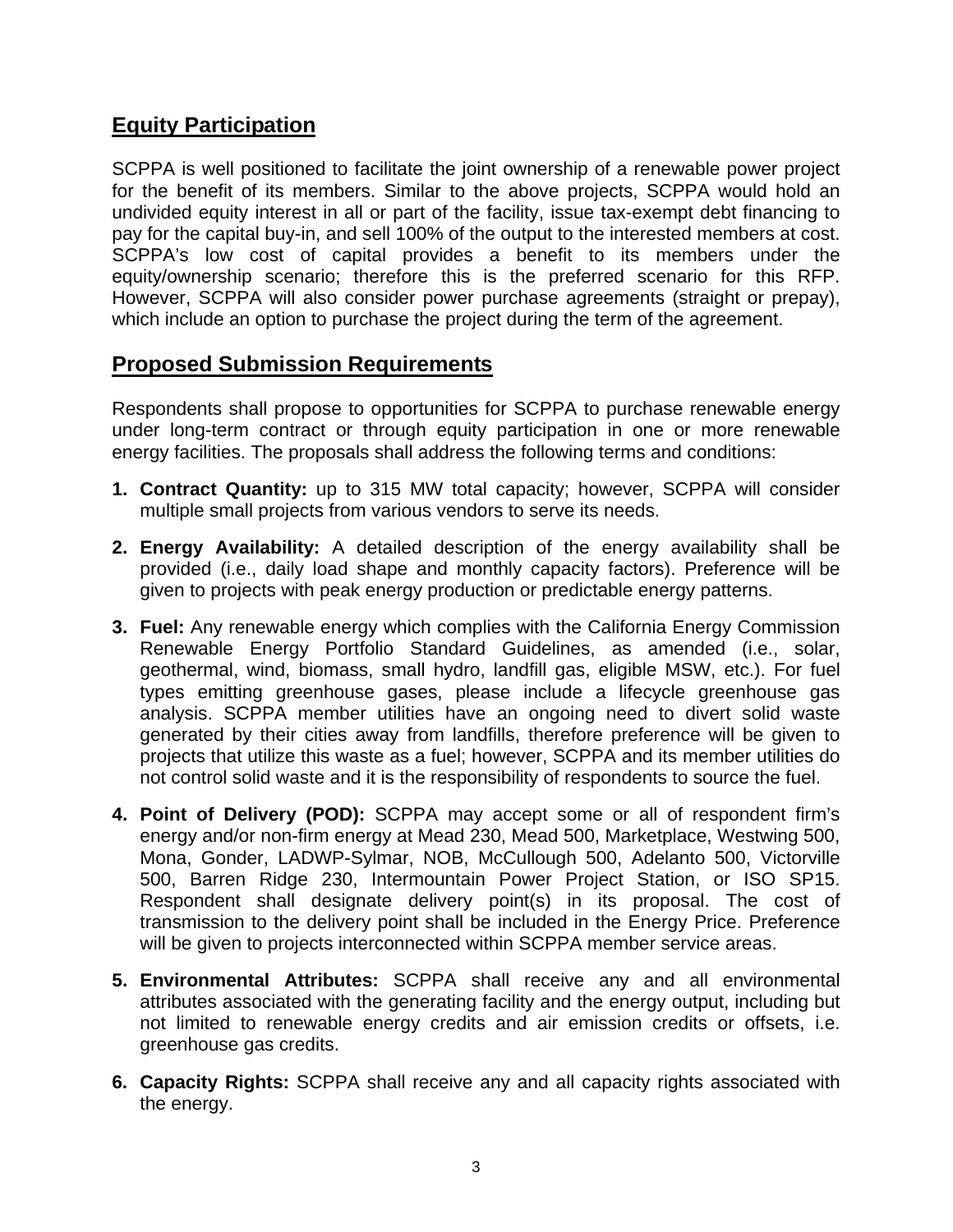- **7. Offer Price:** In the case of a SCPPA ownership offer, a purchase price at commercial operation shall be specified along with an estimate of all recurring owner costs, including but not limited to operation and maintenance costs, taxes, lease payments, royalties, insurance, etc. For purchase power agreements with early buyout options, a delivered energy price, in \$/MWh, shall be specified for the energy, environmental attributes and capacity; and an early buyout price or detailed formula to calculate the buyout price shall be specified.
- **8. Commercial Operation Date:** A proposed commercial operation date with a milestone schedule shall be provided.
- **9. Term:** Terms up to the life of the facility will be considered.
- **10. Dispatchability/Scheduling:** The dispatchability of the unit and scheduling requirements/limitations shall be provided.
- **11. CEQA Compliance:** Respondent are requested to describe whether and to what extent any environmental studies have been carried out with respect to the proposed project and how compliance with the California Environmental Quality Act (CEQA) might be effectuated, including, if the Project is located outside California, how Title 14 Section 15277 of the California Administrative Code is addressed by the project.

#### **Site/Facility Requirements for Proposed New Generating Facilities**

In addition to the Scope of Services, respondent shall provide the following information in its proposal, where applicable:

- A Project Facility Plan that identifies all major permits, licenses, and approvals, which are required and a schedule for their completion
- Identification of Project participants and management team; identification of those responsible for design, construction, permitting, operations and maintenance
- Description of Project/generation technology and a description of technical resource data, including any studies or reports regarding the resource
- Description of the fuel supply contracts and status, if applicable
- Conceptual design, major equipment list
- Description of the proposed ownership and operation structure (i.e., 100% SCPPAowned turnkey, corporation, general partnership, limited partnership, etc.)
- Status of permitting and transmission interconnection arrangements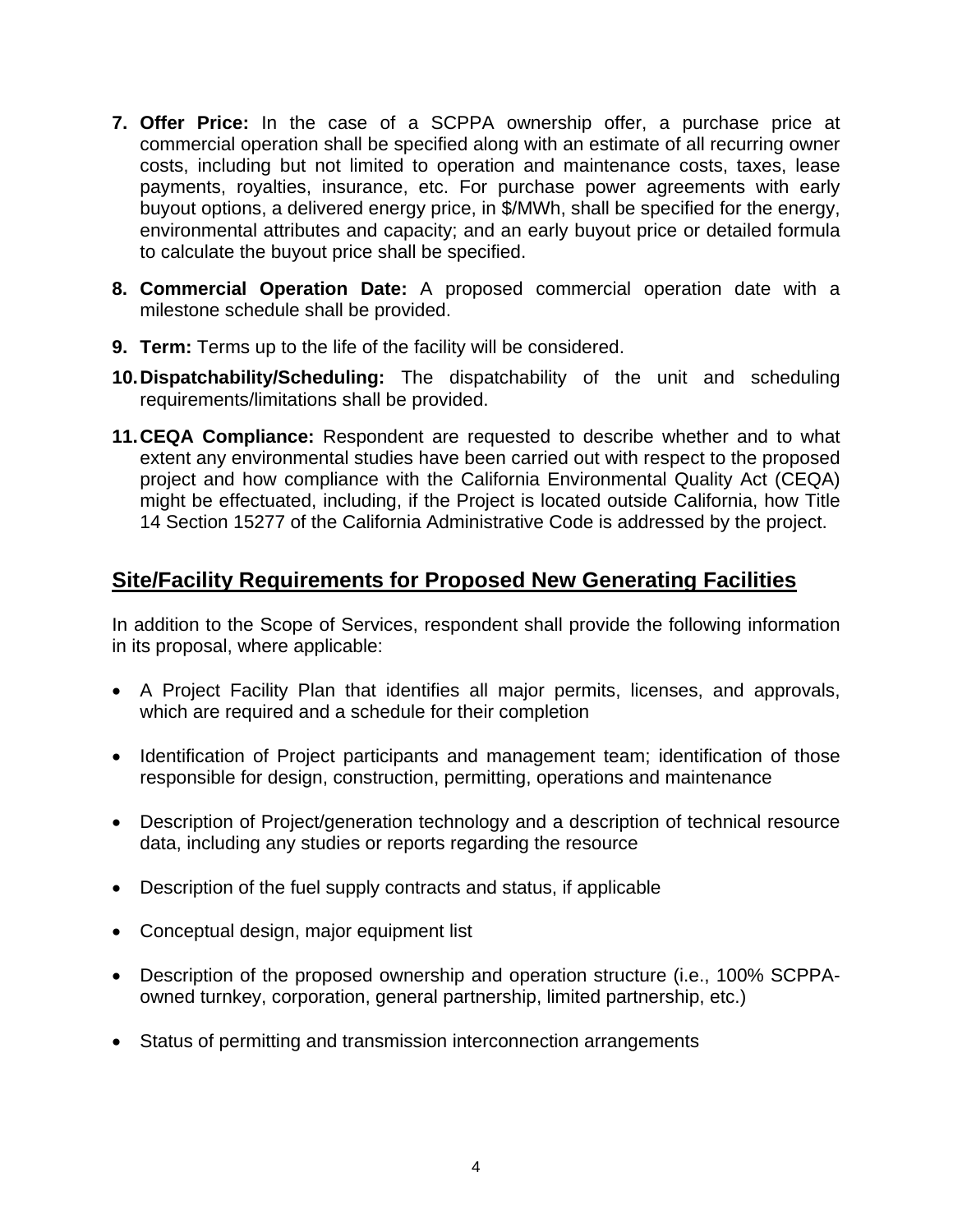#### **Milestone Schedule**

Respondent shall provide the following information in its proposal, where applicable:

A satisfactory major milestone schedule that includes at least the following:

- Proposed schedule for obtaining site control through executed leases, fee purchases, or other means
- Projected schedule for obtaining permits and licenses, major equipment purchasing and construction financing
- Expected construction schedule including anticipated commencement of testing and commercial operation
- Projected schedule to acquire necessary transmission/interconnection service.

#### **Further Required Information**

Unless required elsewhere in this RFP, respondent shall provide the following information in its proposal, where applicable:

- Project name and location
- Maximum and minimum monthly capacity factors
- Summer and winter maximum net capacity
- Expected annual availability factor based on summer capacity proposed
- Energy and/or associated capacity to be provided to parties other than SCPPA
- Projected environmental emissions from proposed project
- Rights for SCPPA to perform full or partial dispatch
- Identify projects in commercial operation which respondent developed and/or operates.
- Specify lead employees and describe their experience with the development, construction, finance closing, commercial operation, and maintenance of similar projects as proposed by respondent in response to this RFP.
- Specify whether proposal has any ancillary service capability or requirement.
- Indicate any proposed subordination of SCPPA's rights in the event of default by respondent to lenders.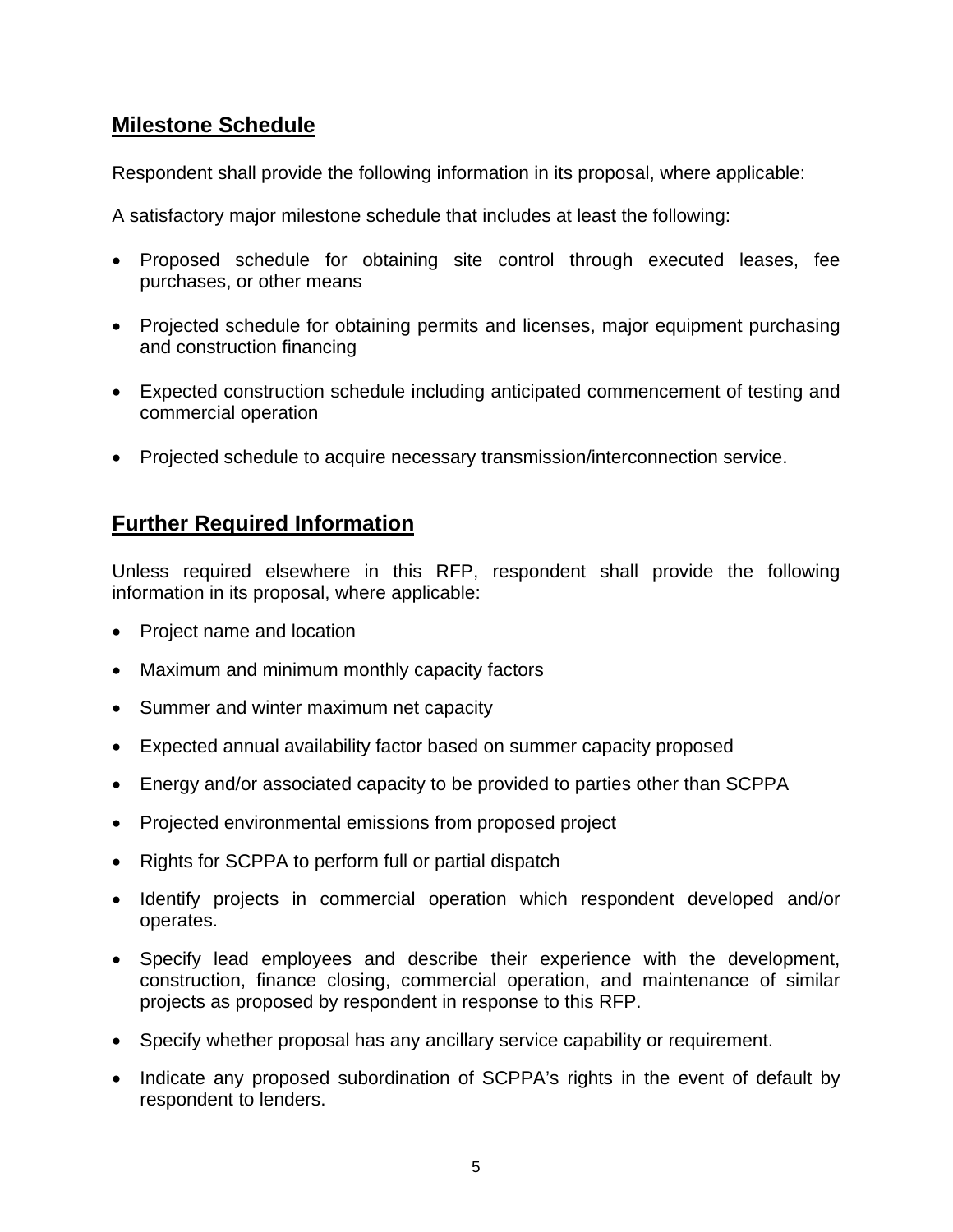• Provide current financial statements of all entities involved as Project participants or as part of management team. This shall include items such as audited financial statements not over twelve months old, annual reports, FERC Form 1, and any other applicable financial information. If none of the above are available, respondent shall be expected to provide verifiable financial statements for the past three (3) years if available, and respondent's Dunn & Bradstreet identification number, where available. Respondent shall indicate any and all pending litigation that could affect the viability of respondent's proposal or respondent's financial stability.

#### **Proposal Selection Criteria**

- SCPPA, at its sole discretion, shall evaluate responsive proposals and select proposals, if any, which provide the most value to SCPPA and its customers.
- Proposals may be combined with other proposals, at SCPPA's sole discretion.
- SCPPA shall determine at its sole discretion the value of any and/or all proposals.
- SCPPA shall evaluate any proposal in terms of price and non-price attributes.
- SCPPA shall perform an initial screening evaluation to identify and eliminate any proposals that are not responsive to the RFP, do not meet the minimum requirements set forth in the RFP, are clearly not economically competitive with other proposals, or are submitted by respondents that lack appropriate creditworthiness, sufficient financial resources, or qualifications to provide dependable and reliable services.
- SCPPA reserves the right, without qualification and in its sole discretion, to accept or reject any or all proposals for any reason without explanation to the respondent, or to make the award to that respondent, who, in the opinion of SCPPA, will provide the most value to SCPPA and its customers. SCPPA also reserves the right to make an award to the other than the lowest price offer or the proposal evidencing the greatest technical ability if SCPPA determines that to do so would result in the greatest value to SCPPA and its customers.
- SCPPA reserves the right to reject any, all, or portions of the proposals received for failure to meet any criteria set forth in this RFP. SCPPA also may decline to enter into a power purchase arrangement with any respondent, terminate negotiations with any respondent, or to abandon the RFP process in its entirety.
- Those respondents who submit proposals agree to do so without legal recourse against SCPPA, its members, and their directors, officers, employees and agents for rejection of their proposal(s) or for failure to execute a power purchase agreement for any reason. SCPPA shall not be liable to any respondent or party in law or equity for any reason whatsoever for any acts or omissions arising out of or in connection with this RFP.